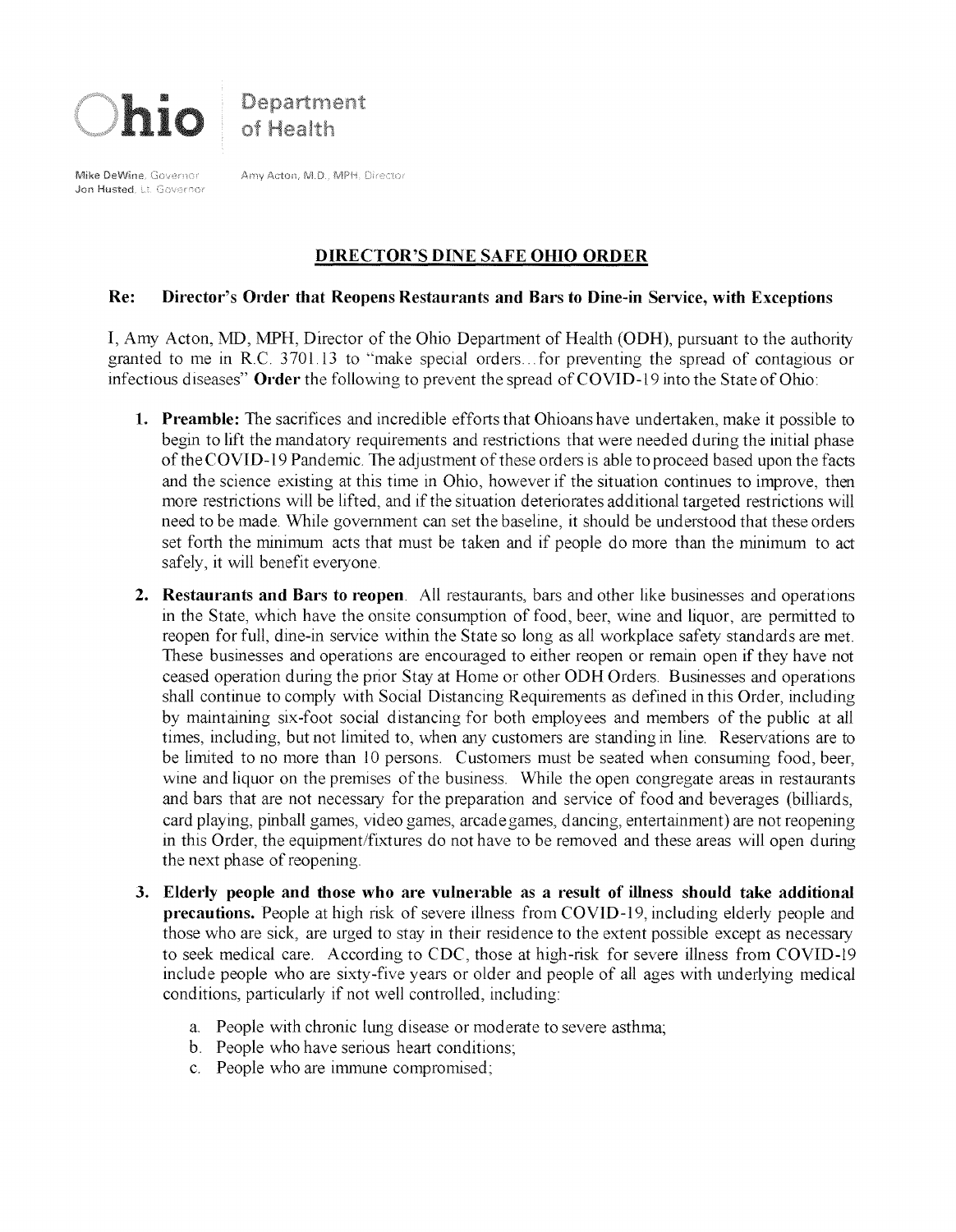- d. People with severe obesity (body mass index [BMI] of 40 or higher);
- e. People with diabetes;
- f. People with chronic kidney disease undergoing dialysis; and
- g. People with liver disease.
- **4. Facial Coverings (Masks).** Businesses must allow all customers, patrons, visitors, contractors, vendors and similar individuals to use facial coverings, except for specifically documented legal, life, health or safety considerations and limited documented security considerations. Businesses must require all employees to wear facial coverings, except for one of the following reasons:
	- a. Facial coverings in the work setting are prohibited by law or regulation;
	- b. Facial coverings are in violation of documented industry standards;
	- c. Facial coverings are not advisable for health reasons;
	- d. Facial coverings are in violation of the business's documented safety policies;
	- e. Facial coverings are not required when the employee works alone in an assigned work area; or
	- f. There is a functional (practical) reason for an employee not to wear a facial covering in the workplace.

Businesses must provide written justification, upon request, explaining why an employee is not required to wear a facial covering in the workplace. At a minimum, facial coverings (masks) should be cloth/fabric and cover an individual's nose, mouth, and chin.

- **5. Prior Director of Health Order.** The Director of Health Order signed March 15, 2020 that closed restaurants and bars to all but carry-out and delivery activities in the State is rescinded effective at 12:01 a.m. on May 21, 2020.
- **6. Social Distancing Requirements.** For purposes of this Order, Social Distancing Requirements includes maintaining at least six-foot social distancing from other individuals, washing hands with soap and water for at least twenty seconds as frequently as possible or using hand sanitizer, covering coughs or sneezes (into the sleeve or elbow, not hands), regularly cleaning high-touch surfaces, and not shaking hands.
	- **a. Required measures.** Businesses and Operations and businesses must take proactive measures to ensure compliance with Social Distancing Requirements, including where possible:
		- **1. Designate six-foot distances.** Designating with signage, tape, or by other means sixfoot spacing for employees and customers in line to maintain appropriate distance;
		- **ii. Hand sanitizer and sanitizing products.** Having hand sanitizer and sanitizing products readily available for employees and customers; and
		- **iii.** Online and remote access. Posting online whether a facility is open and how best to reach the facility and continue services by phone or remotely.
- **7. Enforcement.** This Order may be enforced by State and local law enforcement to the extent set forth in Ohio law. Specifically, pursuant to R.C 3701.352 "[n]o person shall violate any rule the director of health or department of health adopts or any order the director or department of health issues under this chapter to prevent a threat to the public caused by a pandemic, epidemic, or bioterrorism event." R.C. 3701.56 provides that "[b]oards of health of a general or city health district, health authorities and officials, officers of state institutions, police officers, sheriffs,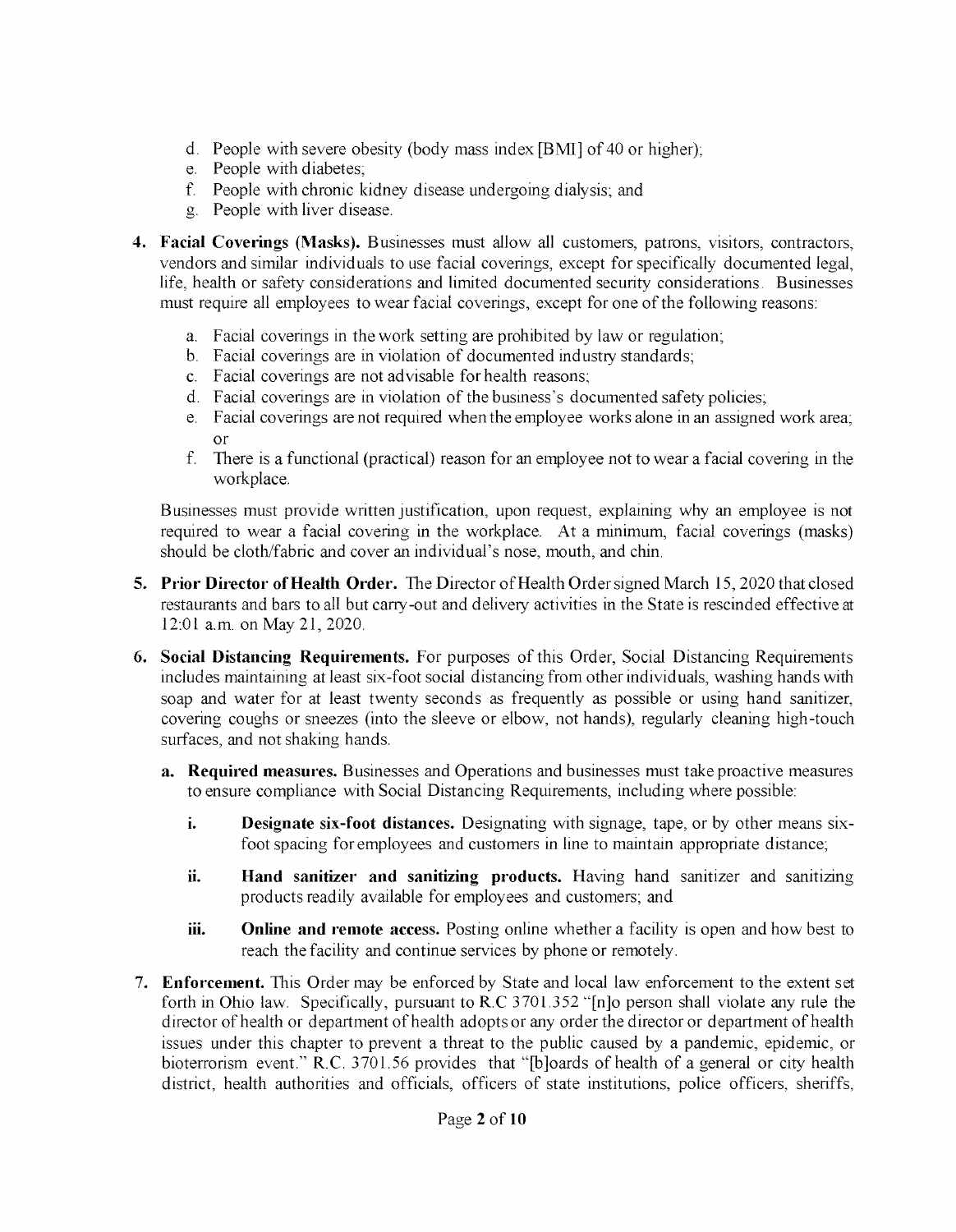constables, and other officers and employees of the state or any county, city, or township, shall enforce quarantine and isolation orders, and the rules the department of health adopts." To the extent any public official enforcing this Order has questions regarding what services are prohibited under this Order, the Director of Health hereby delegates to local health departments the authority to answer questions in writing and consistent with this Order, but does not require local health departments to provide advisory opinions to nongovernmental entities.

- **8. Penalty.** A violation of R.C. 3701.352 is guilty of a misdemeanor of the second degree, which can include a fine of not more than \$750 or not more than 90 days in jail, or both.
- **9. General COVID-19 Information and Checklist for Businesses/Employers.** Business and employers are to take the following actions:
	- a. Strongly encourage as many employees as possible to work from home by implementing policies in areas such as teleworking and video conferencing, subject to the discretion of the employer;
	- b. Actively encourage sick employees to stay home until they are free of fever (without the use of medication) for at least 72 hours (three full days) AND symptoms have improved for at least 72 hours AND at least seven days have passed since symptoms first began. Do not require a healthcare provider's note to validate the illness or return to work of employees sick with acute respiratory illness; healthcare provider offices and medical facilities may be extremely busy and not able to provide such documentation in a timely way;
	- c. Ensure that your sick leave policies are up to date, flexible, and non-punitive to allow sick employees to stay home to care for themselves, children, or other family members. Consider encouraging employees to do a self-assessment each day to check if they have any COVID-19 symptoms (fever, cough, or shortness of breath);
	- d. Separate employees who appear to have acute respiratory illness symptoms from other employees and send them home immediately. Restrict their access to the business until they have recovered;
	- e. Reinforce key messages stay home when sick, use cough and sneeze etiquette, and practice hand hygiene — to all employees, and place posters in areas where they are most likely to be seen. Provide protection supplies such as soap and water, hand sanitizer, tissues, and no-touch disposal receptacles for use by employees;
	- f. Frequently perform enhanced environmental cleaning of commonly touched surfaces, such as workstations, countertops, railings, door handles, and doorknobs. Use the cleaning agents that are usually used in these areas and follow the directions on the label. Provide disposable wipes so that commonly used surfaces can be wiped down by employees before each use;
	- g. Be prepared to change business practices if needed to maintain critical operations ( e.g., identify alternative suppliers, prioritize customers, or temporarily suspend some of your operations); and
	- h. Comply with all applicable guidance from the U.S. Centers for Disease Control and Prevention and the Ohio Department of Health regarding social distancing.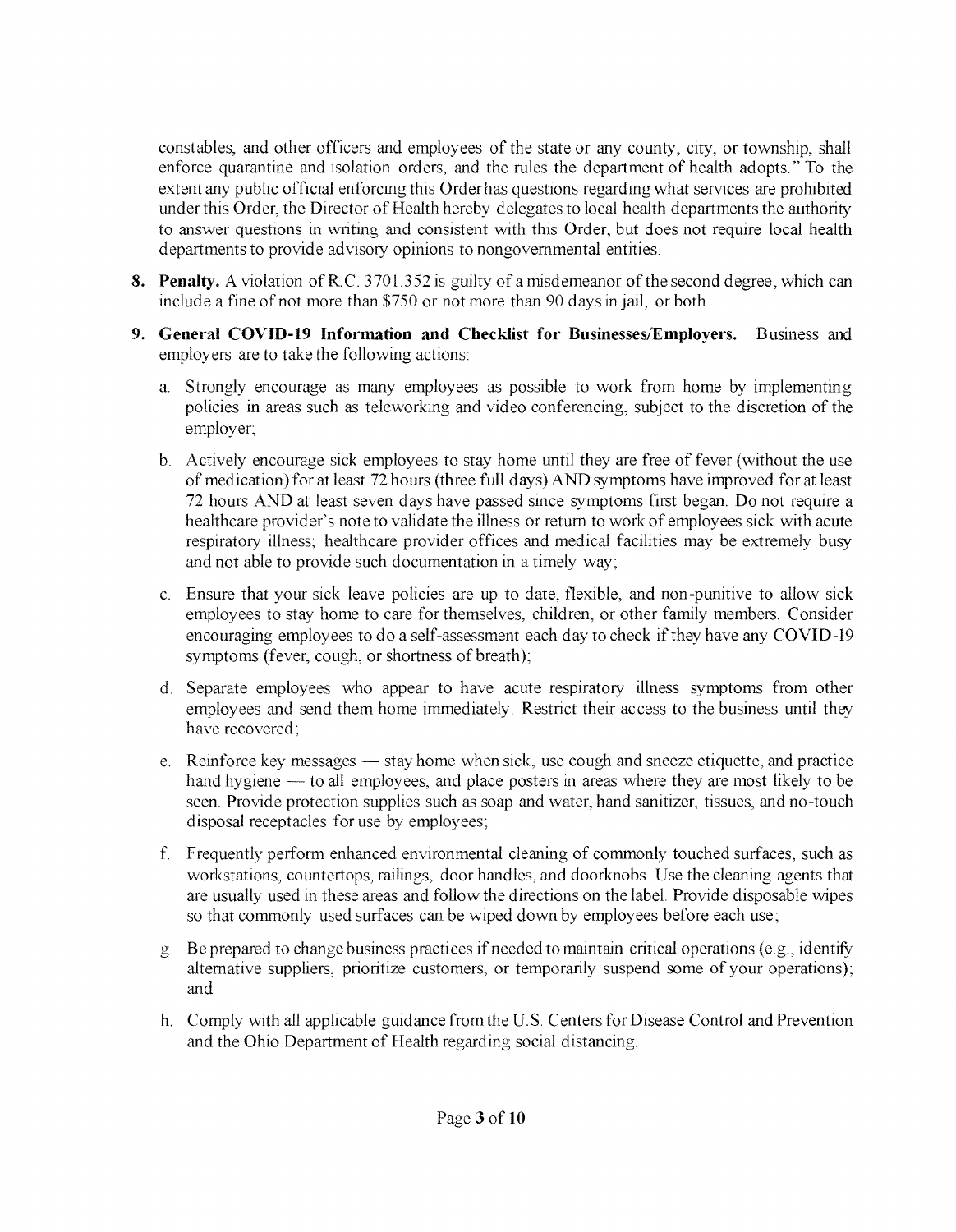- **10. Sector Specific COVID-19 Information and Checklist for Businesses/Employers Covered by this Order.** Businesses and employers, whether currently open or reopening, are to take the following actions:
	- a. Employees:
		- 1. Where possible, ensure a minimum of 6 feet distance between workers and where not possible, utilize barriers if applicable and increase the frequency of surface cleaning, hand washing, sanitizing and monitor compliance;
		- 11. Businesses must allow all customers, patrons, visitors, contractors, vendors and similar individuals to use facial coverings, except for specifically documented legal, life, health or safety considerations and limited documented security considerations;
		- $\ddot{\text{m}}$ . Face coverings (per CDC guidelines) must be worn at all times unless exceptions apply, see Section 4 of this Order for guidance;
		- 1v. Employees must perform a daily symptom assessment that should include taking temperature with a thermometer, monitoring for fever and watching for coughing or trouble breathing;
		- v. Require employees to stay at home if symptomatic and perform daily symptom assessment before returning to work;
		- vi. Provide ServSafe, or other approved COVID-19 education, as soon as possible. Add COVID-19 symptoms to the current standard Health Agreement required by the food safety code;
		- vii. Require regular handwashing (soap and water for at least 20 seconds) a minimum of every 2 hours or more often as necessary;
		- **viii. Comply with person in charge certification requirements and manager**  certification requirements as set forth in Ohio Admin. Code Sections 3701-21-25 and 3717-1-02.4, as applicable;
		- 1x. Maintain compliance with **ODH** sanitation and food safety regulations;
		- x. Limit number of employees allowed in break rooms at the same time. Maximwn to be the group size limitation set forth in the Stay Safe Ohio Order dated April 3 0, 2020 or as thereafter amended ( currently 10 persons);
		- x1. It is recommended that third party delivery services be required to wait outside or in non-congested areas while adhering to the social distancing guidelines;
		- x11. It is recommended that third party delivery services be required to wear face coverings (per **CDC** guidelines) at all times unless exceptions apply, see Section 4 of this Order for guidance;
		- x111 It is recommended that employees be educated on the proper use, disposal and maintenance of face coverings and update and enhance the education on proper glove use pursuant to the relevant administrative code;
		- xiv. It is recommended that health checks include temperature assessments, questionnaires, employee self-checks, screening apps or other tools. Files should be updated with a file of "Health Checks";
		- xv. It is recommended that telephone symptom assessments be conducted for employees that were ill and are now planning to return to work;
		- xvi. It is recommended that as the rehiring of employees commences, interviews and onboarding occur virtually;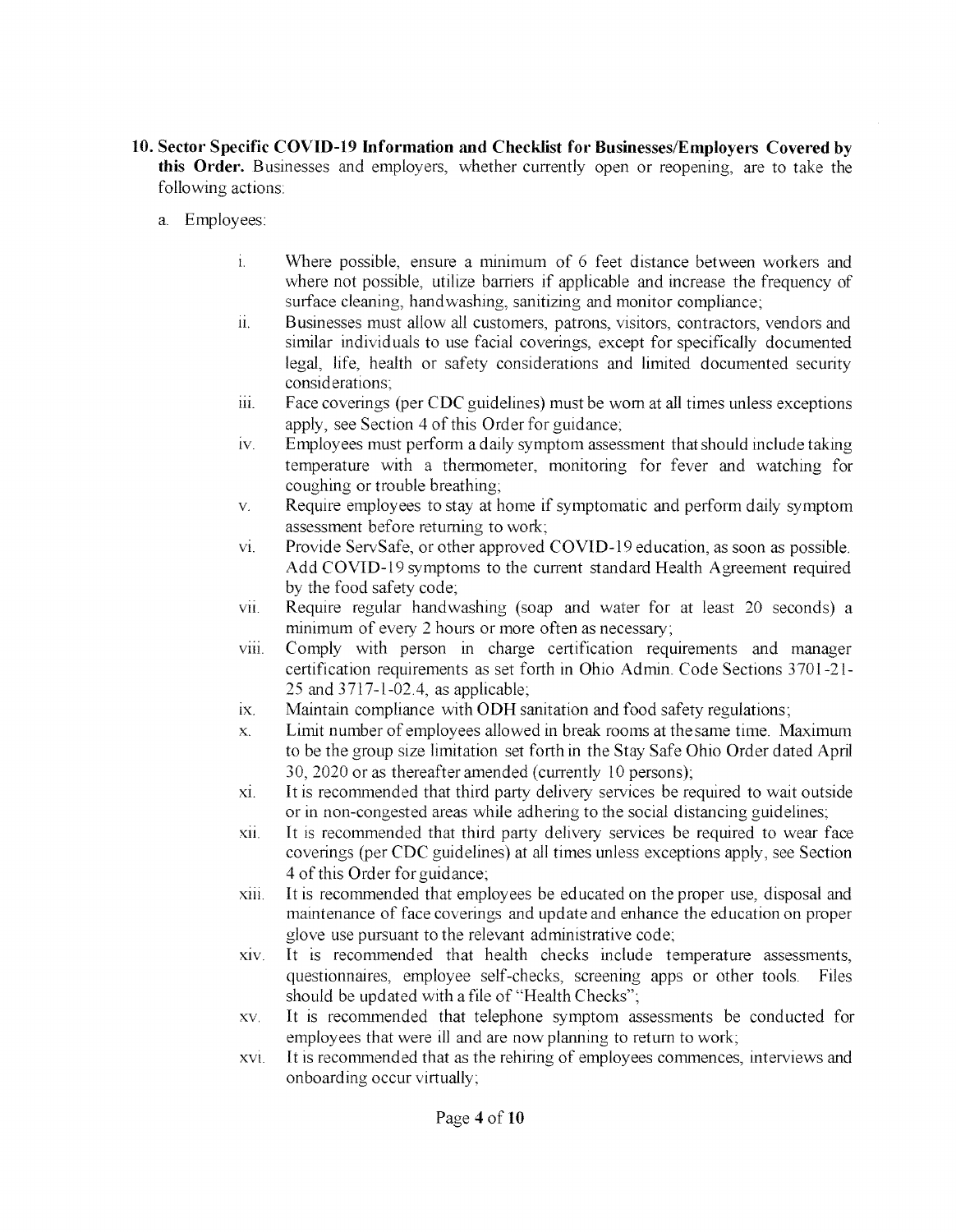- **xvii. It is recommended that education be reinforced on when to wash hands pursuant**  to current food safety regulations, that **OOH** hand washing posters be placed at sinks and workstations and that set times for periodic handwashing be established; and
- **xviii. It is recommended that employees avoid switching tasks when possible to reduce**  cross contamination concerns and increase handwashing if changing tasks is necessary.
- b. Customers and Guests
	- $1.$  Where possible, ensure minimum of 6 feet between parties waiting and when dining, and where not possible, then utilize barriers and other protective devices;
	- $\ddot{u}$ . Post a list of COVID-19 symptoms in a conspicuous place;
	- $\dddot{\text{III}}$ . Ask customers and guests not to enter if symptomatic;
	- 1v. Provide access to hand sanitizing methods while in the food service establishment and, if possible, place approved hand cleansing/sanitizing methods in high-contact areas;
	- v. Food service establishments offering dine-in service must take affirmative steps with customers to achieve safe social distancing guidelines;
	- v1. It is recommended that customers and guests wear face coverings at all times, except when dining;
	- vii. It is recommended that health questions for symptoms be posted at the entrance and follow current guidelines of the **CDC** and **OOH;**
	- viii. It is recommended that, if possible, separate, dedicated entrances and exit doors be identified;
	- ix. It is recommended that, where possible, enhance dining room ventilation (open doors and windows);
	- x. It is recommended that, where possible, encourage customers to make dine-in reservations or use drive through, pick-up, call-in, curbside or delivery options; and
	- xi It is recommended that at-risk customers be encouraged to utilize options other than dine-in.
- c. Physical spaces
	- 1. Establish and post maximum dining capacity using updated **COVID-19**  compliant floor plans and with a maximum reservation or party size limitation as set forth in Stay Safe Ohio Order dated April 30, 2020 or as thereafter amended (currently 10 persons);
	- n. Post a kitchen floor plan establishing safe social distancing guidelines and following established **OOH** guidance for masks and gloves;
	- iii. Perform daily cleaning (front and back of facility). Clean and sanitize tabletops, chairs, and menus between seatings. Clean all high touch areas (door handles, light switches, phones, pens, touch screens) every two hours or more frequently as needed;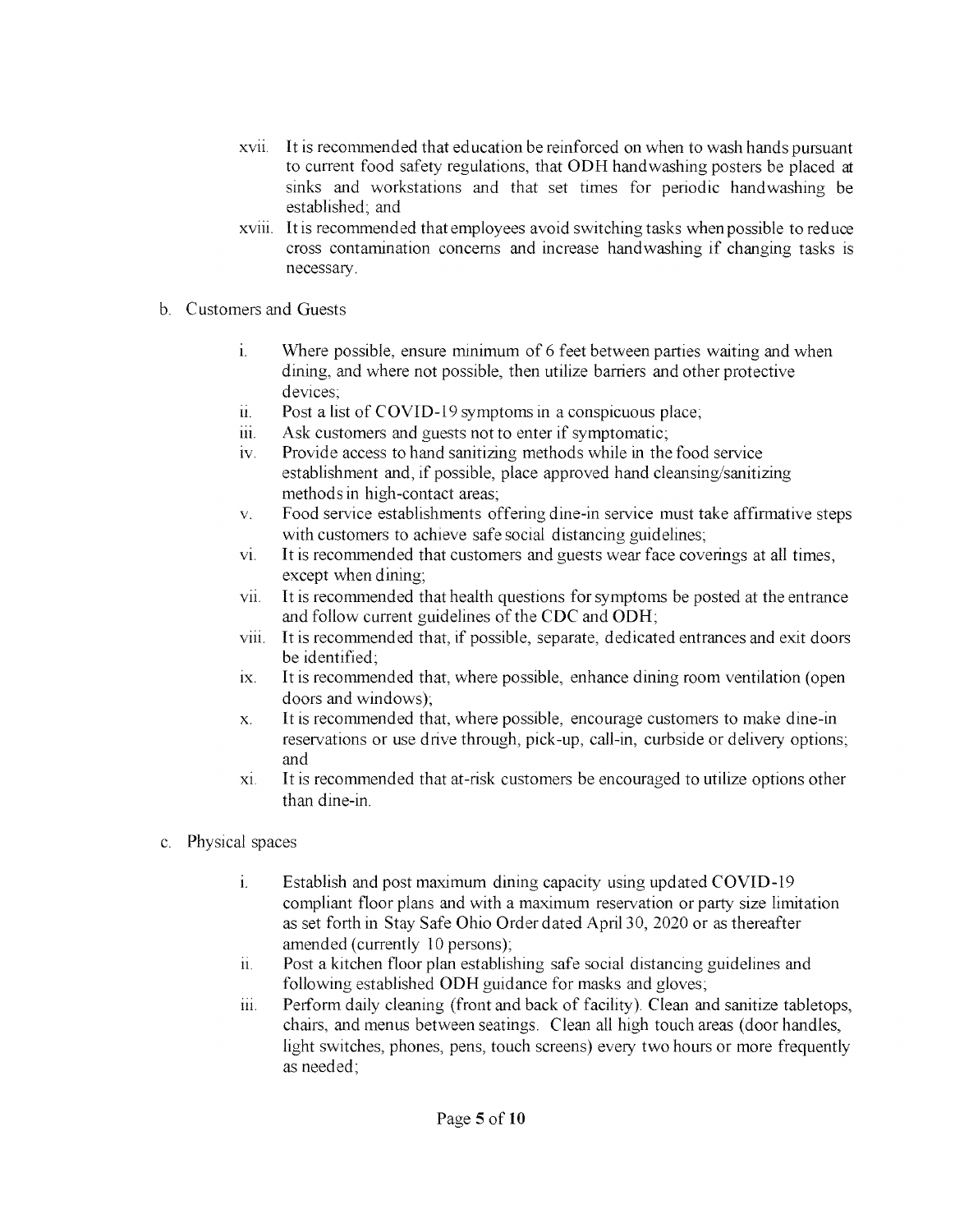- iv. Provide approved hand cleansing/sanitizing methods in common areas;
- v. Where appropriate, establish ordering areas and waiting areas with clearly marked safe distancing and separations per individual/social group for both restaurant and bar service;
- vi. Remove self-service, table, and common area items (examples: table tents, vases, lemons, straws, stir sticks, and condiments);
- vii. Salad bars and buffets are permitted if served by staff with safe 6 feet of social distancing between parties;
- **viii. Private dining and bar seating areas within a foodservice establishment must**  follow all approved social distancing guidelines;
- 1x. The open congregate areas in restaurants and bars that are not necessary for the preparation and service of food and beverages (billiards, card playing, pinball games, video games, arcade games, dancing, entertainment) shall remain closed;
- x. It is recommended that barriers be utilized in high volume areas;
- x1. It is recommended that, if possible, workstations be staggered so employees avoid standing directly opposite or next to each other and, if not possible, then that the frequency of surface cleaning, hand washing, and sanitizing be increased and compliance monitored;
- x11. It is recommended that entry and exit options be limited while still maintaining compliance with all applicable administrative code requirements;
- xiii. It is recommended that weekly deep cleaning checklists be updated and enhanced;
- xiv. It is recommended that, where possible, disposable menus be utilized;
- xv. It is recommended that **ODH** "Best Practices" be posted that illustrate and highlight continuous cleaning and sanitizing of all food equipment and common surfaces;
- xv1. It is recommended that employee education and compliance hand washing, glove use, employee health and food handler training continue to be emphasized;
- xvii. It is recommended that, if possible, HVAC systems receive updated air filtration improvements; and
- xvm. It is recommended that designated curbside pickup zones for customers be continued and encouraged.
- d. Confirmed cases
	- 1. Immediately isolate and seek medical care for any individual who develops symptoms while at work;
	- **ii. Contact the local health district about suspected cases or exposures:**
	- iii. Shutdown area for deep sanitation if possible;
	- iv. It is recommended that businesses work with local health department to identify potentially infected or exposed individuals to help facilitate effective contact tracing/ notifications;
	- v. It is recommended that once testing is readily available, businesses test all suspected infections or exposures; and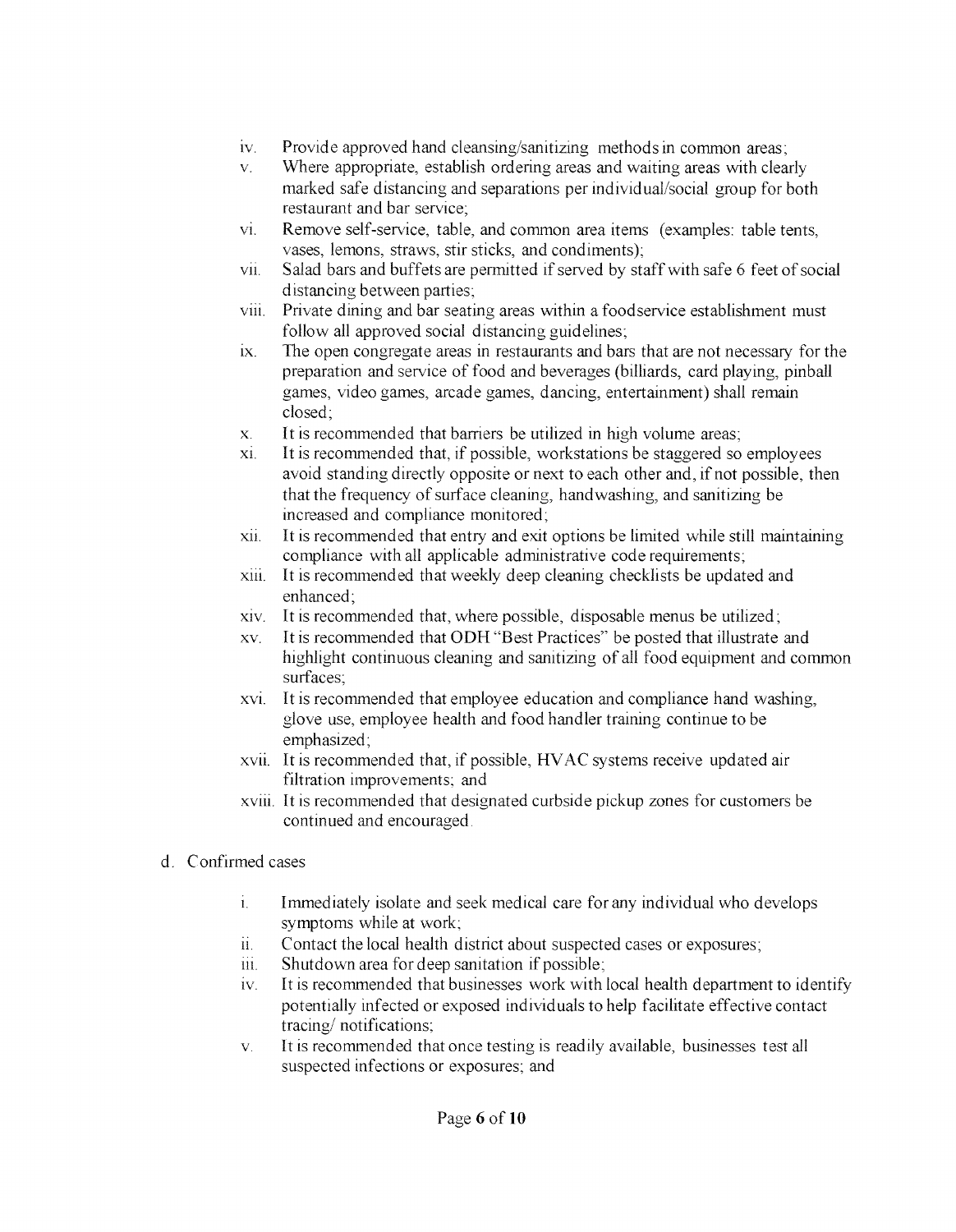- vi. It is recommended that following testing, businesses contact the local health department to initiate appropriate care and tracing.
- **11. Duration.** Notwithstanding the Director of Health Order signed March 15, 2020 that closed restaurants and bars to all but cany-out and delivery activities in the State, all restaurants, bars and other businesses and operations in the State, which have the onsite consumption of food, beer, wine and liquor, are permitted to reopen for outdoor seating service only effective at 12:01 a.m. on May 15, 2020, so long as all of the safety requirements of this Orderare met. This remainder of this Order shall be effective at 12:01 a.m. on May 21, 2020 and remains in full force and effect until 11 :59 p.m. on July l, 2020, unless the Director of the Ohio Department of Health rescinds or modifies this Order at a sooner time and date.

COVID-19 is a respiratory disease that can result in serious illness or death, is caused by the SARS-CoV-2 virus, which is a new strain of coronavirus that had not been previously identified in humans and can easily spread from person to person. The virus is spread between individuals who are in close contact with each other (within about six feet) through respiratory droplets produced when an infected person coughs or sneezes. It may be possible that individuals can get COVID-19 by touching a surface or object that has the virus on it and then touching their own mouth, nose or eyes.

On January 23, 2020, the Ohio Department of Health issued a Director's Journal Entry making COVID-19 a Class A reportable disease in Ohio.

On January 28, 2020, the Ohio Department of Health hosted the first statewide call with local health departments and healthcare providers regarding COVID-19.

On January 30, 2020, the International Health Regulations Emergency Committee of the World Health Organization declared the outbreak of COVID-19 a public health emergency of international concern.

On January 31, 2020, Health and Human Services Secretary, Alex M. Azar II, declared a public health emergency for the United States to aid the nation's healthcare community in responding to COVID-19.

On February 1, 2020, the Ohio Department of Health issued a statewide Health Alert Network to provide local health departments and healthcare providers with updated guidance for COVID-19 and revised Person Under Investigation (PUI) criteria.

On February 3, 2020, the Ohio Department of Health trained over 140 personnel to staff a call center for COVID-19, in the event it was needed.

On February 5, 2020, the Ohio Department of Health began updating and notifying the media of the number of PUis in Ohio every Tuesday and Thursday.

On February 6, 2020, the Ohio Department of Health updated all agency assistant directors and chiefs of staff on COVID-19 preparedness and status during the Governor's cabinet meeting.

On February 7, 2020, the Ohio Department of Health and the Ohio Emergency Management Agency met to conduct advance planning forCOVID-19.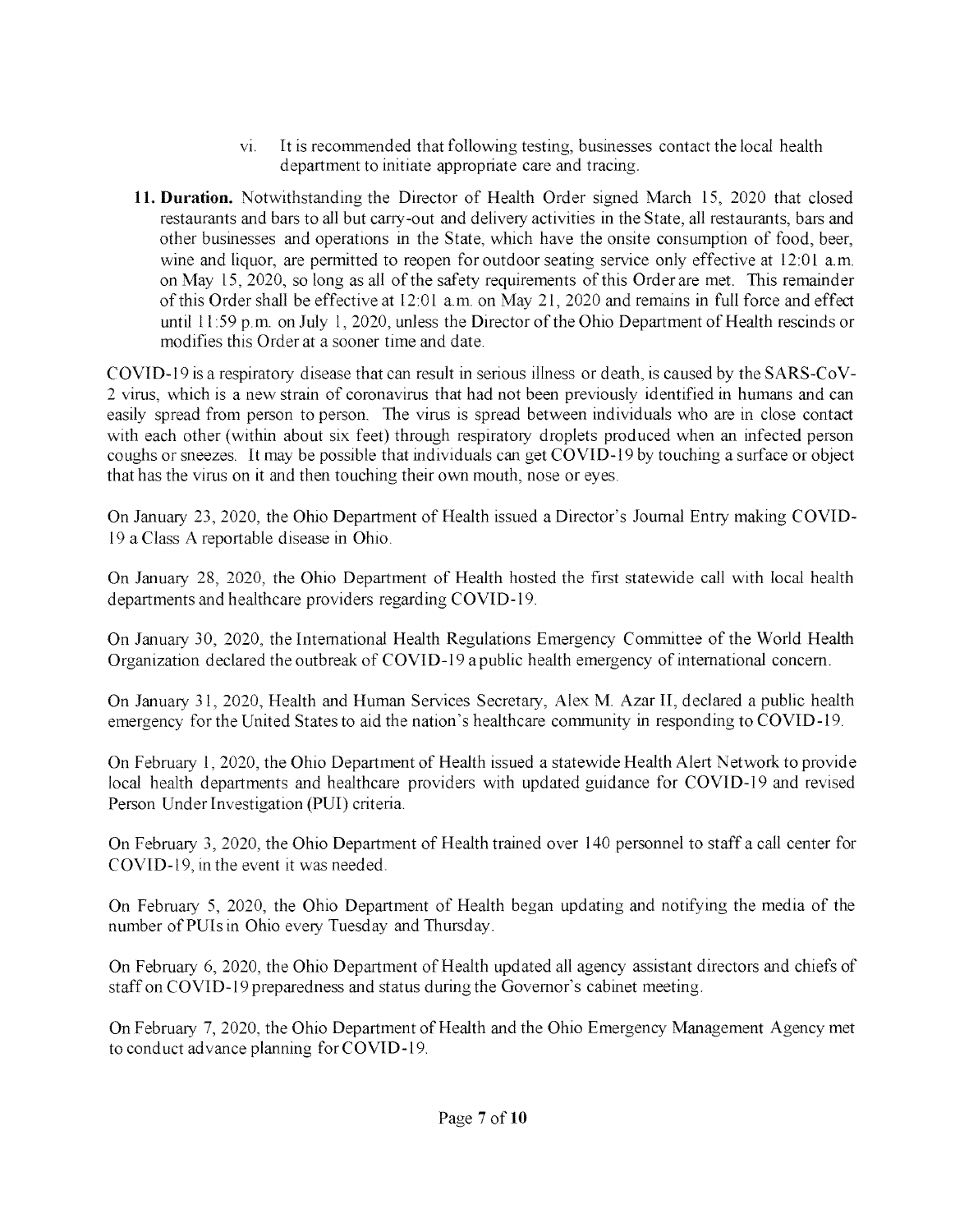On February 13, 2020, the Ohio Department of Health conducted a Pandemic Tabletop Exercise with State agencies to review responsive actions should there be a pandemic in Ohio.

On February 14, 2020, the Ohio Department of Health held a conference call with health professionals across the state. The purpose of the call was to inform and engage the healthcare community in Ohio. Presentations were provided by the Department of Health, Hamilton County Public Health, and the Ohio State University.

On February 27, 2020, the Ohio Department of Health and the Ohio Emergency Management Agency briefed the directors of State agencies during the Governor's cabinet meeting regarding preparedness and the potential activation of the Emergency Operations Center.

On February 28, 2020, the "Governor DeWine, Health Director Update COVID-19 Prevention and Preparedness Plan" was sent to a broad range of associations representing healthcare, dental, long-term care, K-12 schools, colleges and universities, business, public transit, faith-based organizations, non-profit organizations, and local governments.

On March 2, 2020, the Ohio Department of Health activated a Joint Information Center to coordinate COVID-19 communications.

On March 5, 2020, the Ohio Department of Health hosted the Governor's Summit on COVID-19 Preparedness, a meeting with the Governor, cabinet agency directors, local health department commissioners, and their staff.

On March 6, 2020, the Ohio Department of Health opened a call center to answer questions from the public regarding COVID-19.

On March 9, 2020, testing by the Department of Health confirmed that three (3) patients were positive for COVID-19 in the State of Ohio. This confirms the presence of a potentially dangerous condition which may affect the health, safety and welfare of citizens of Ohio.

On March 9, 2020, the Ohio Emergency Management Agency activated the Emergency Operations Center.

On March 9, 2020, the Governor Declared a State of Emergency in Executive Order 2020-01D.

On March 11, 2020, the head of the World Health Organization declared COVID-19 a pandemic.

On March 11, 2020, testing by the Ohio Department of Health confirmed that one ( 1) more patient was positive for COVID-19 in the State of Ohio.

On March 11, 2020, the Ohio Departments of Health and Veterans Services issued a Joint Directors' Order to limit access to Ohio nursing homes and similar facilities.

On March 15, 2020, the Ohio Department of Health issued a Director's Order to limit access to Ohio's jails and detention facilities.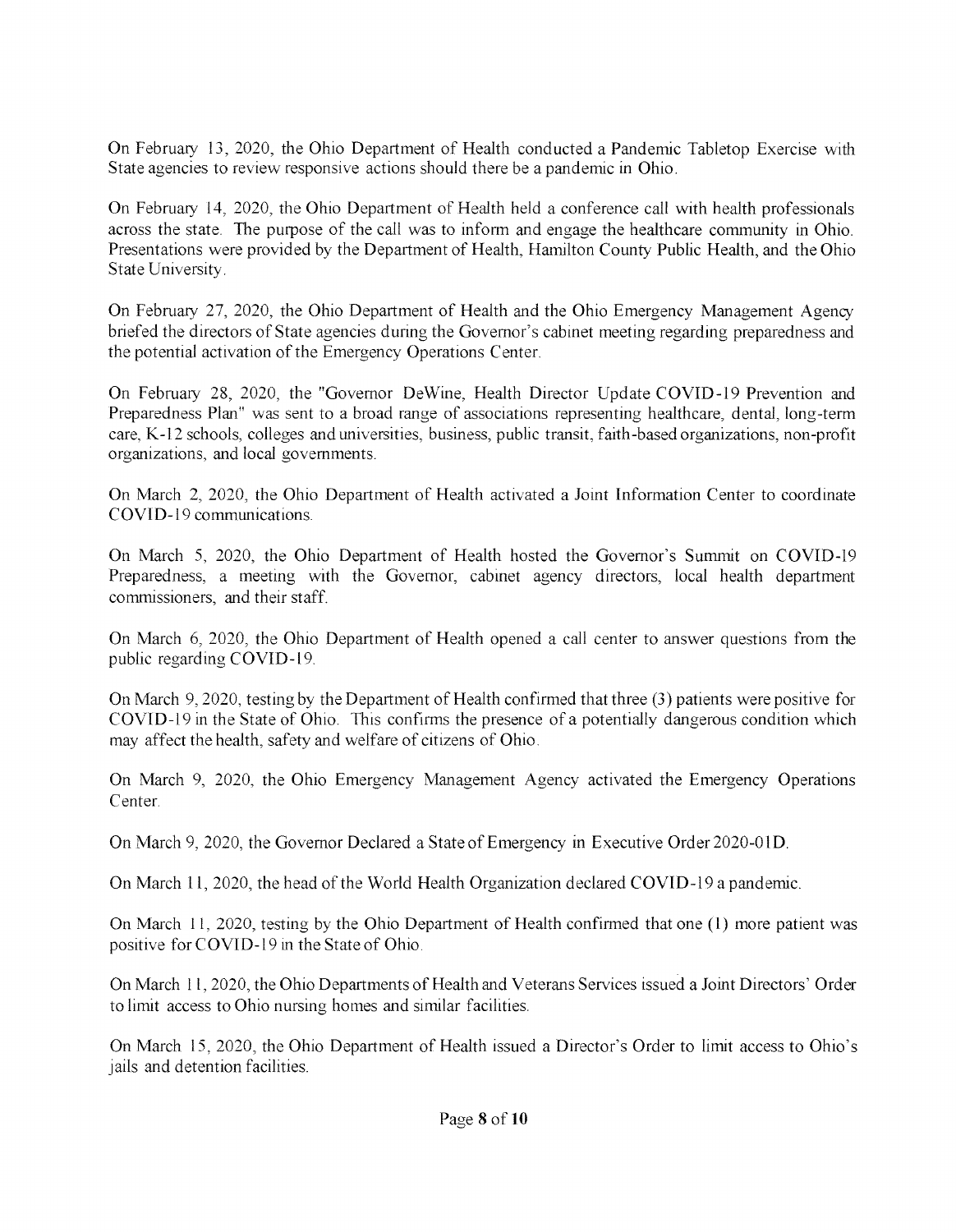On March 15, 2020, the Ohio Department of Health issued a Director's Order to limit the sale of food and beverages, liquor, beer and wine to carry-out and delivery only.

On March 15, 2020, the CDC issued Interim Guidance for mass gatherings or large community events, stating that such events that consist of 50 or more people should be cancelled or postponed

On March 16, 2020 the Ohio Department of Health issued a Director's Order closing polling locations for the March 17, 2020 primary election.

On March 17, 2020 the Ohio Department of Health issued a Director's Order for the management of nonessential surgeries and procedures throughout Ohio.

On March 17, 2020 the Ohio Department of Health issued an Amended Director's Order to limit and/or prohibit mass gatherings and the closure of venues in the State of Ohio.

On March 19, 2020, the Ohio Department of Health issued a Director's Order closing hair salons, nail salons, barber shops, tattoo parlors, body piercing locations, and massage therapy locations.

On March 21, 2020, the Ohio Department of Health issued a Director's Order closing older adult day care services and senior centers.

On March 2 l, 2020, the Ohio Department of Health issued a Director's Order closing family entertainment centers and internet cafes

On March 22, 2020, the Ohio Department of Health issued a Director's Order that all persons are to stay at home unless engaged in essential work or activity

On March 24, 2020, the Ohio Department of Health issued a Director's Order that closed facilities providing child care services.

On March 30, 2020, the Ohio Department of Health issued an Amended Director's Order that closed all K-12 schools in the State of Ohio.

On April 2, 2020, the Ohio Department of Health issued an Amended Director's Order that all persons are to stay at home unless engaged in essential work or activity.

On April 30, 2020, the Ohio Department of Health issued the Stay Safe Ohio Order that reopened businesses, with exceptions, and continued a stay healthy and safe at home order.

Multiple areas of the United States are experiencing "community spread" of the virus that causes COVID-19. Community spread, defined as the transmission of an illness for which the source is unknown, means that isolation of known areas of infection is no longer enough to control spread.